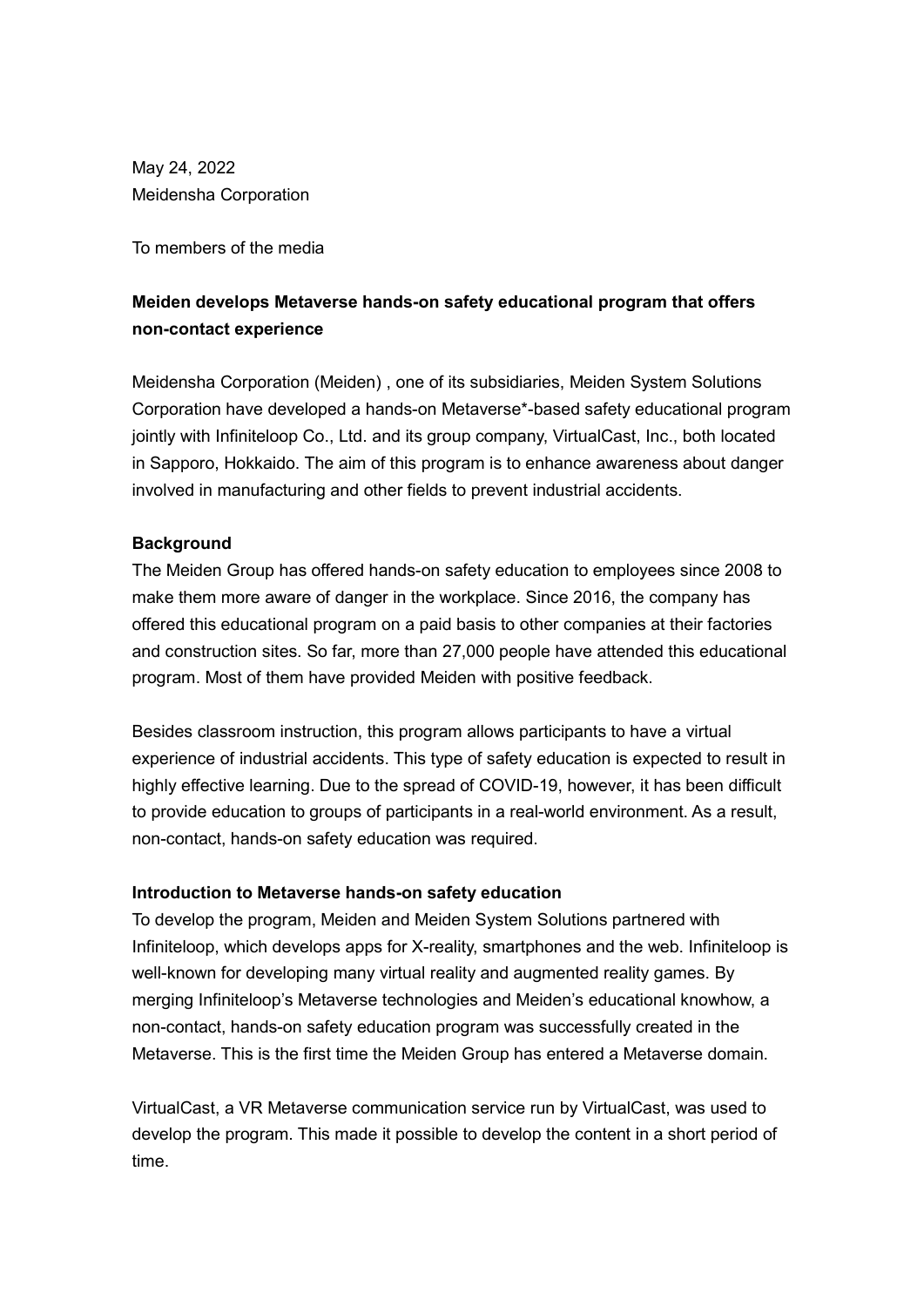## System outlines

In the program, a lecturer and participants appear as avatars in the Metaverse created inside the VirtualCast service. The educational environment is similar to one in the real world.

People can take part in the program remotely as long as they have a PC installed with the app, a head-mounted display and a controller. That means they don't have to go to a designated venue, and saves time to transfer and enables to avoid a chance to get infected by COVID-19.

The first part of the program has been used for in-house education since April 2022. It features virtually experiencing an incised wound caused by a mixer in operation. This enables participants to virtually experience the dangerous action of recovering a measuring cup that has accidentally dropped into a mixer that is in operation. Users can virtually experience a dangerous situation in the Metaverse that cannot be reproduced in the real world.



The partners plan to create more content to virtually replicate accidents such as fires, getting caught in a pressing machine, and being caught in a rotating machine. The idea is to offer content in the Metaverse to pass on the memories of industrial accidents that actually occurred in the Meiden Group and learn from them, with an eye set on future sales of the content.

As a company supporting social infrastructure, the Meiden Group will promote safety education to eliminate industrial accidents.

\*Metaverse: A virtual-reality space where avatars can freely make actions on the internet.